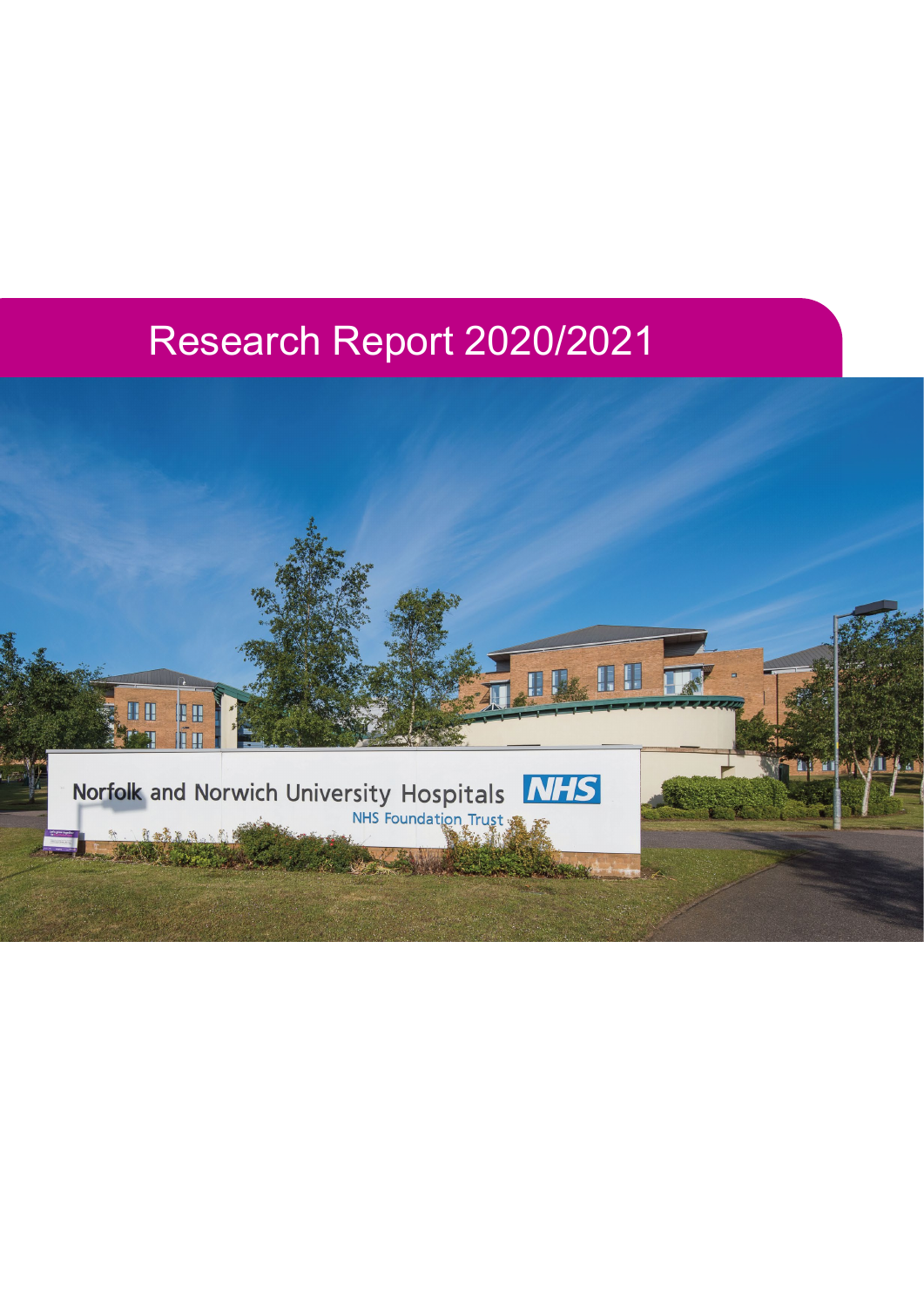

# <span id="page-1-1"></span>**Executive Summary**

*"To be a centre of excellence for research, education and staff development"*

Research is a key part of the Trust's Five Year Plan and in 2020 the Research Strategy 2020-2025 was published bringing focus and direction. Within weeks Covid-19 hit and placed enormous pressure on the NHS. Although the pandemic was catastrophic and moved research moved into unchartered waters accompanied by several pivotal changes, there were benefits in that NNUH research was propelled towards the desired strategic outcomes. Still, against this backdrop, some 'research as usual' continued.

**Advancing Strategic - Goal 1 '***Embed a culture of research throughout NNUH creating an inspirational environment that is recognised nationally and internationally, which inspires future leaders of clinical research'*

• NIHR allocates Research Capability Funding (RCF) to NNUH on annual basis and in 2020/2[1](#page-1-0) this was used to part to pump prime two new research projects<sup>1</sup>. Researchers were invited to submit a proposal and following competitive review, two pump priming awards were made to nurture talent within the NNUH's allied health profession workforce:

*Helena Daniell* (Physiotherapy): Development of a computerised musculoskeletal tailored intervention guide (MTIG) to support physiotherapists work with their patients to improve pain and function related health outcomes.

*Eliza Tassone* (Nutrition and Dietetics**):** Reducing the incidence of falls and fractures in stroke survivors.

• Despite clinical pressures, a number of individuals started post-graduate degrees and others continued or were awarded post-graduate degrees across different professions and specialties (for example MSc, MD, MRes and PhD). This is important for building research capacity within the workforce and for professional development, particularly for staff with career aspirations to work in clinical academic research.

<span id="page-1-0"></span><sup>&</sup>lt;sup>1</sup> NIHR research capability funding (RCF) can be used to support key research infrastructure, to pump prime areas of research likely to lead to a future grant application and to support research teams in between grants.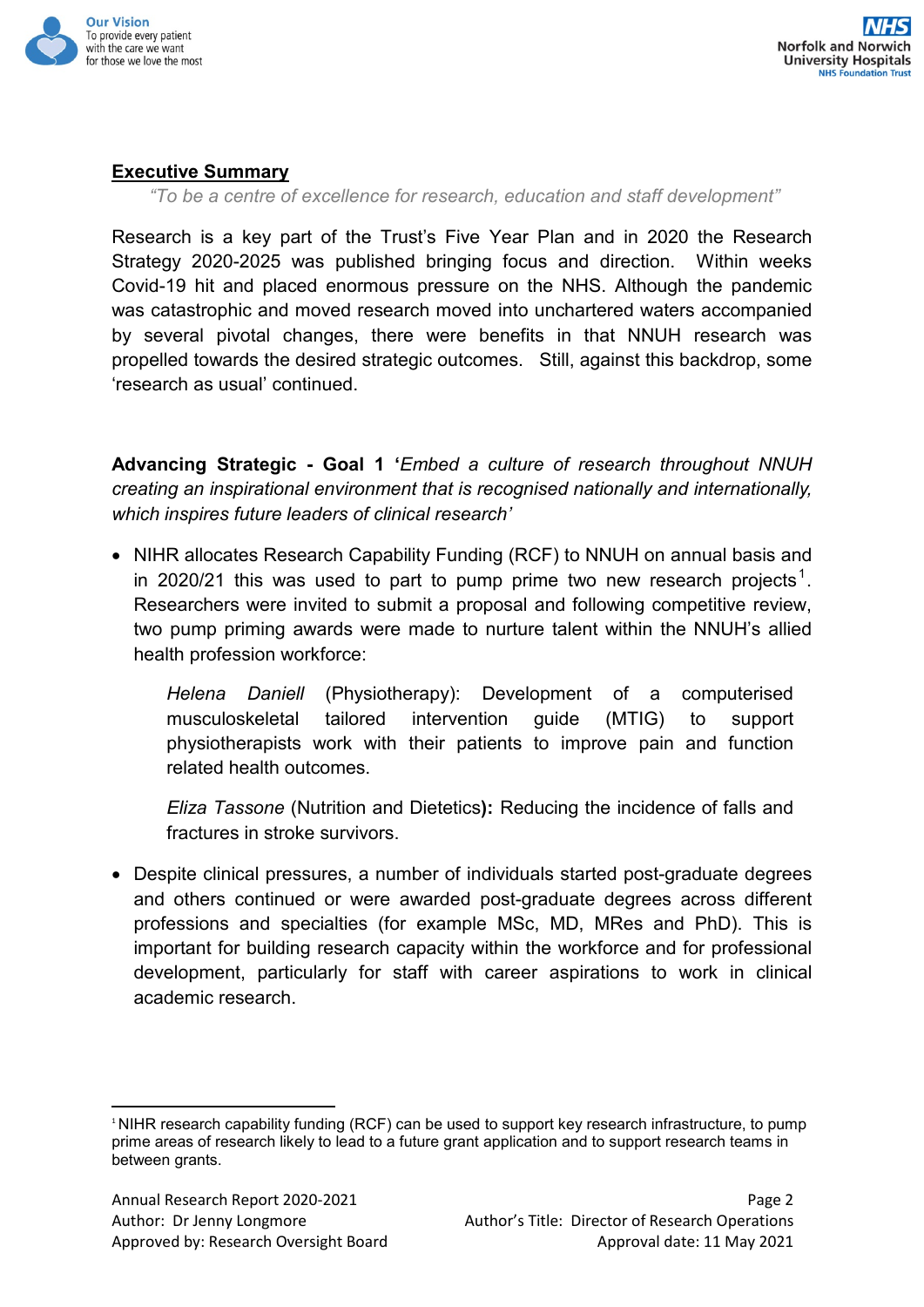

**Advancing Strategic Goal 2:** *'Consolidate and deepen the special partnership with the University of East Anglia and Quadram Institute Biosciences'*

- NNUH sponsors (i.e. takes responsibility and liability for) 36 studies and clinical trials initiated by NNUH investigators and research led by investigators from the Quadram Institute Biosciences and the University of East Anglia. The Norwich Clinical Trials Unit (NCTU) manages 11 of NNUH's sponsored research studies, the majority of which are multicentre Randomized Controlled Trials (RCTs) funded by NIHR with a combined grant total of £10.8m. Recently two large NNUH sponsored RCTs, supported by NCTU, received confirmation of funding (in excess of £1.8m) and are due to start in 2021/2022.
- The Clinical Research Facility (CRF, housed in the Quadram Institute as part of the NNUH, UEA and QIB partnership) marked its 2-year anniversary by releasing a promotional video. During the pandemic, clinical trials were transferred to the CRF from the main NNUH building allowing patients to continue treatment. UEA and QIB research studies continued as safety considerations and workforce capacity allowed. Having a state of the art CRF made it possible for NNUH to contribute to the Novavax vaccine trial.
- The Norwich Research Park (NRP) Biorepository (part of the NNUH, QIB, UEA partnership) underwent a period of change. Whilst collection of tissue samples was not possible during the pandemic, strategic development continued with new staff appointments and training (notably Professor Louise Jones as Director), delivery and implementation of the Arktic (robotic freezer) and Achiever (sample management database), development of the external webpages and implementation (by NNUH Digital Health) of CogStack (a healthcare records search platform). The NRP Biorepository team were nationally recognised for their contributions to Covid-19 Genomics UK Consortium (COG-UK) - rapid genome sequencing for public health surveillance.

**Advancing Strategic Goal 3** *'Develop sustainable strategic partnerships critical to the region and wider NHS'*

- Development of relationships across the NRP continued and with strategic participation of senior NNUH staff in Boards such as NRP Science Development group and the Knowledge Exchange Group, developing NNUH's role as an influential partner.
- NNUH continues to host the core Clinical Research Network Eastern team (managing a £20m budget covering Cambridgeshire, Norfolk, Suffolk and parts of Bedfordshire, Essex and Hertfordshire). NNUH's own CRN funding 2021/22 allocation was £2,072,880.00. NNUH's performance (using the primary indicator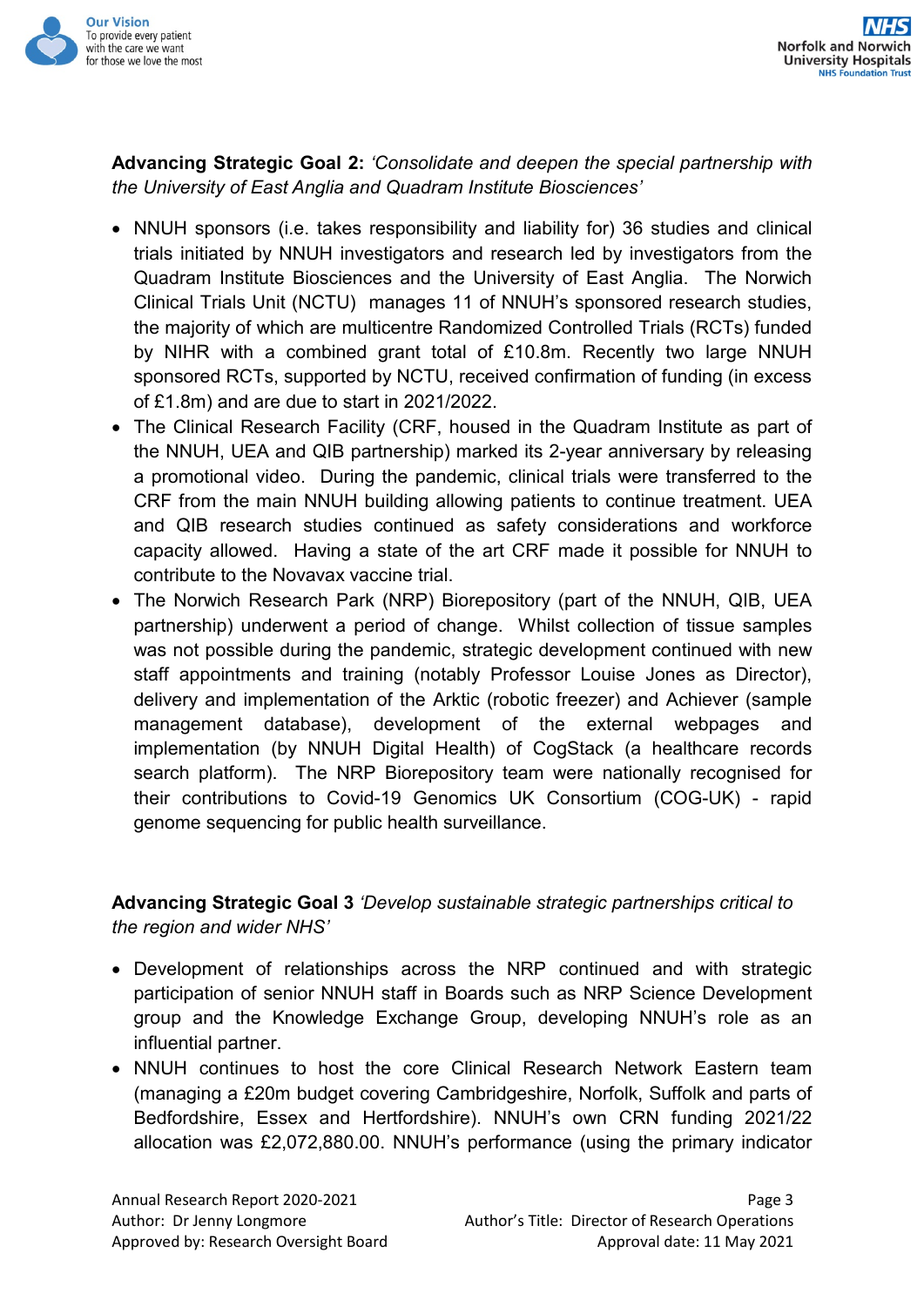

of number of participants recruited) was 7753. This was 212% above target, the highest number recorded, achieved by highly focused management of CRN portfolio and adherence to NIHR's policy for prioritisation during the pandemic. Overall, research active Trusts in the Eastern region year recruited 1 in 40 of the population into research, with NNUH amongst the top 3 Trusts. Following the NIHR's prioritisation of research meant stopping most of NNUH's 'usual' research and in getting research started, NNUH experienced the same challenges as other Trusts in the UK.

NNUH is contributing to the Novavax study, the largest double blind, placebocontrolled COVID-19 vaccine trial to be undertaken in the UK to date. This was a milestone which was delivered at pace and scale with the CRF being used to capacity for the first time. There was external recognition of the achievement accompanied by high profile news coverage.

**Advancing Strategic Goal 4:** *'Be recognised as a leading NHS Trust in applying research and adopting innovation to deliver the best patient care and to benefit the wider NHS'*

- NNUH generated and disseminated a large body of new research knowledge. In 2020, 19 of the 276 peer reviewed papers published by NNUH researchers were in the highest impact and most widely read medical journals. Research publications covered a range of specialities (including oncology, gastroenterology, neonatal medicine, cardiovascular disease, radiology, diabetes and stroke) in collaboration with local academic partners and also national and international research groups.
- NNUH researchers were invited as expert speakers and chairpersons at regional, national and international conferences of professional and learned bodies and contributed as: research reviewers (charitable organisations, NIHR, office of the Chief Medical Officer); editors for peer reviewed journals; clinical advisors to learned bodies and commercial organisations.
- The efforts of NNUH's Digital Health team as part of the Norfolk and Waveney Sustainable Transformation Partnership has transformed the digital landscape, setting up a platform for future data science and population based research.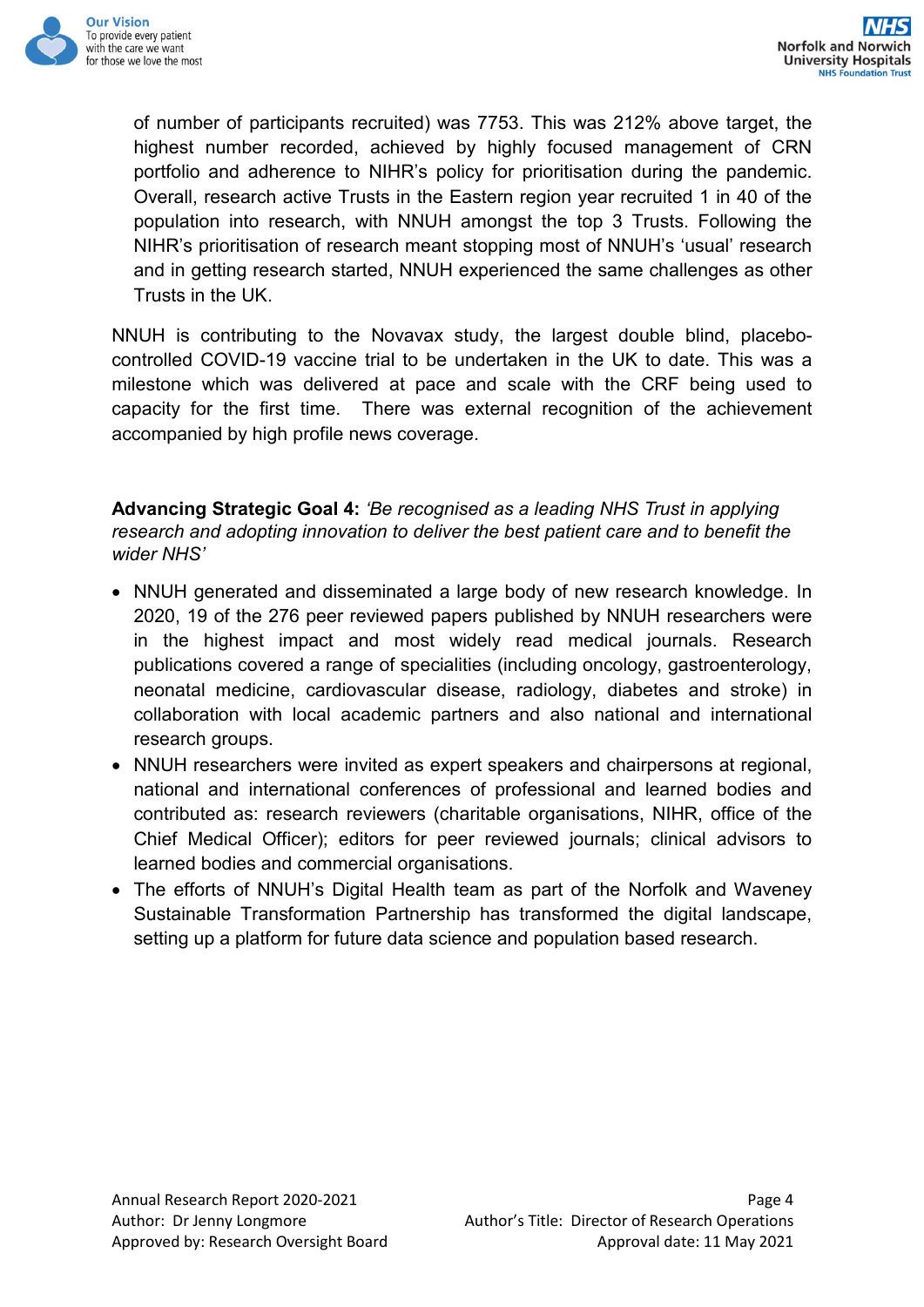

# **Contents**

| Developing Research Capability through Infrastructure Development7 |  |
|--------------------------------------------------------------------|--|
|                                                                    |  |
|                                                                    |  |
|                                                                    |  |
|                                                                    |  |
|                                                                    |  |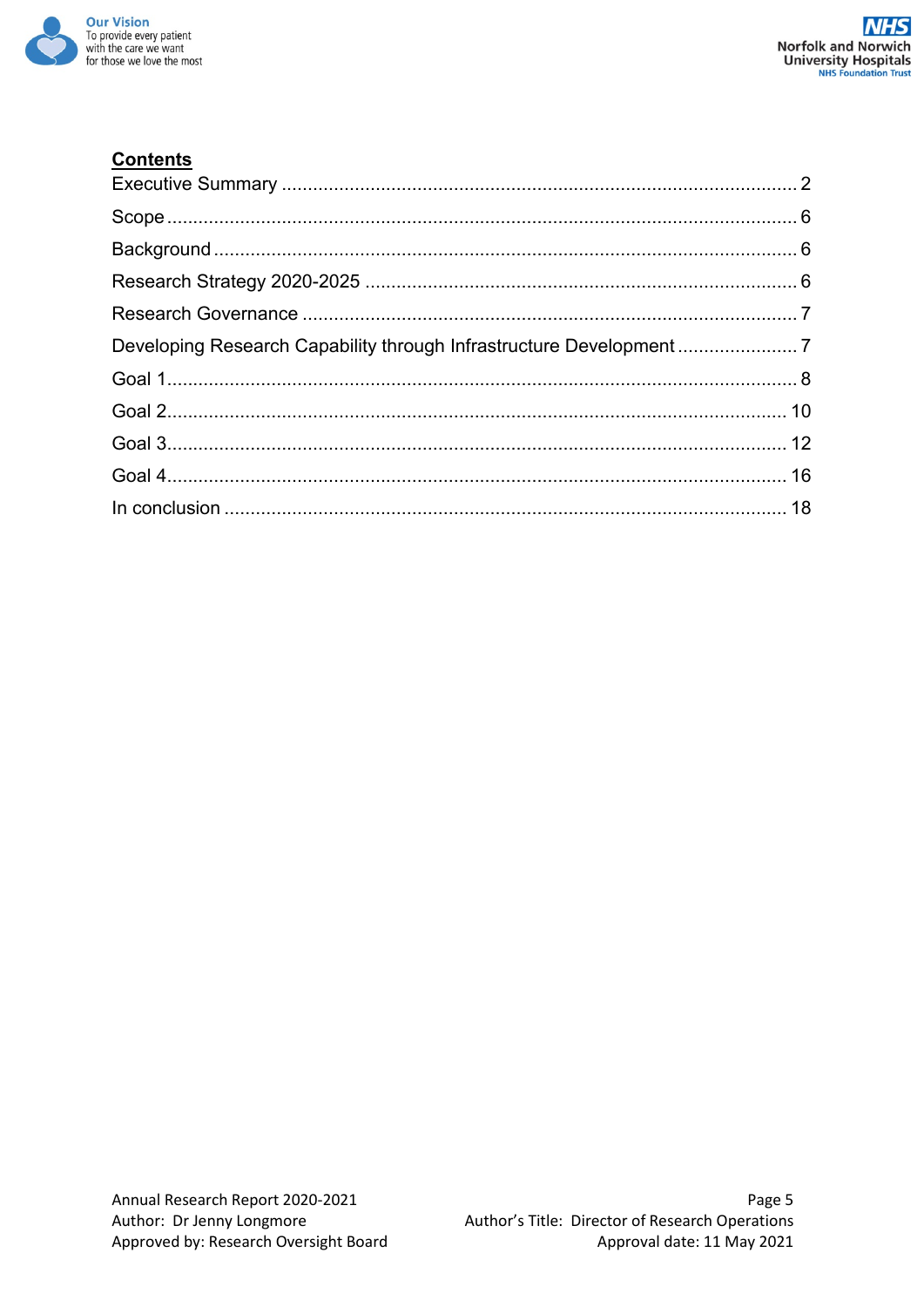

# <span id="page-5-0"></span>**Scope**

The purpose of this report is to outline the research activity and evaluate its impact at the Norfolk and Norwich University Hospital NHS Foundation Trust (NNUH) during the 2020/2021 financial year. This document is a summary report which was presented initially to the Research Leads Group and the Research Oversight Board for review prior to wider circulation.

Information included in this impact evaluation has been collated from reports provided by Research Leads.

#### <span id="page-5-1"></span>**Background**

NNUH recognises the importance of research and support research cross divisionally and at all levels of leadership throughout the organisation. Research is a key part of the Trust's Five Year Plan with one of the goals being:

*"To be a centre of excellence for research, education and staff development"*

#### <span id="page-5-2"></span>**Research Strategy 2020-2025**

A major achievement was the publication of the Research Strategy 2020-2025 providing focus and clarity of direction for the organisation, its patients and its stakeholders and intended to position NNUH to take a leading role in driving research locally, nationally and internationally. The strategy was published in August 2020, having gained approval from the Hospital Management Board in February 2020 and shared widely with colleagues across the Norwich Research Park and was included in the CQC inspection.

'A five year research strategy had recently been adopted alongside the creation of two new senior research posts, a director of research operations and an associate medical director for research. The strategy was comprehensive and looked to build on previous research at the Norfolk and Norwich. It clearly identified that research was important as trusts with more research activity have better patient outcomes. Four achievable goals had been identified for the strategy and it was clear there was broad executive support for research within the organisation. Research sub committees fed into the Research Oversight Board which in turn fed into the HMB. Leaders in research were committed and passionate about the development of research at the trust'

*CQC Inspection Report April 2020*

This report will benchmark NNUH research activity and help assess progress against the strategic goals to: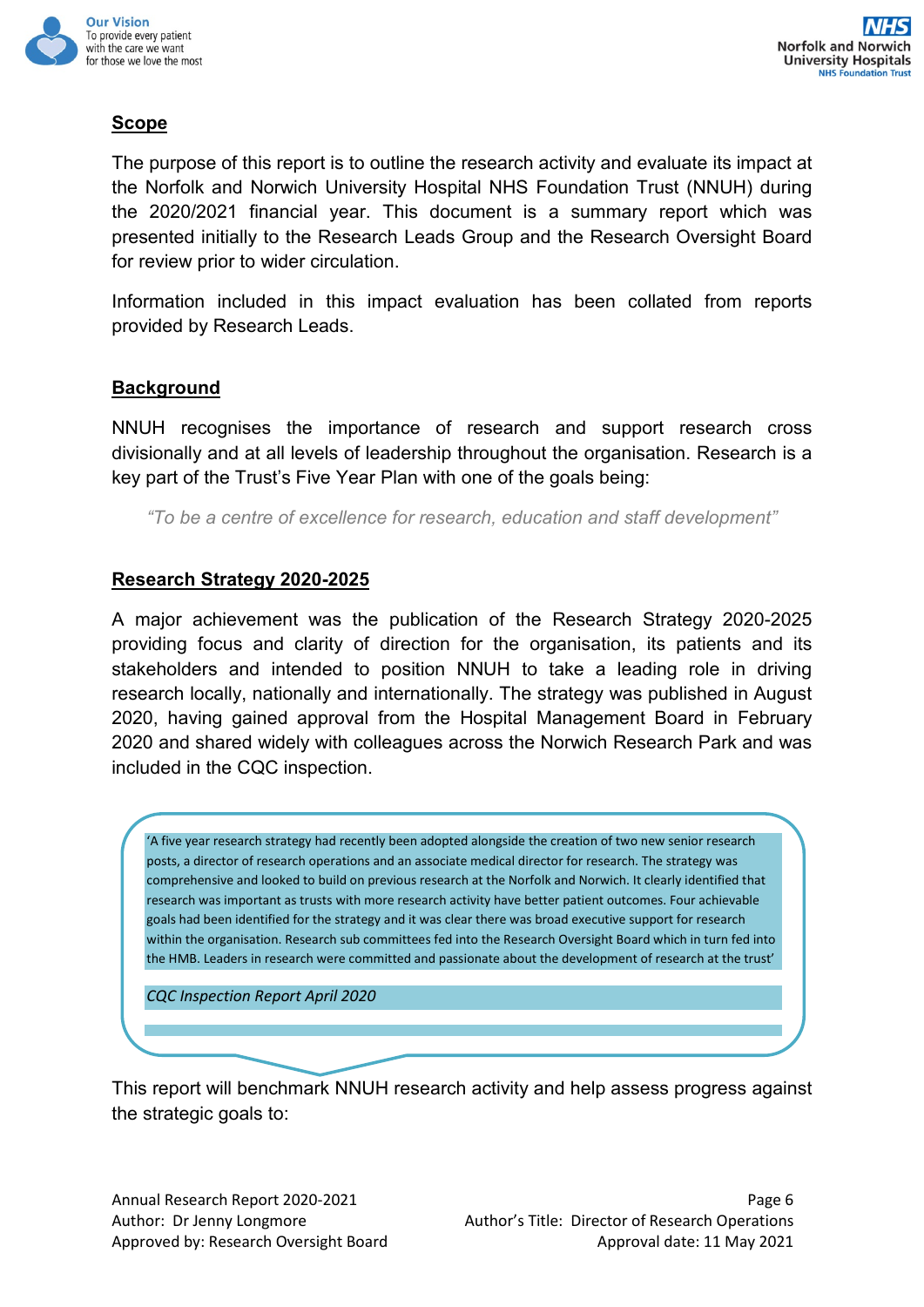

- Embed a culture of research throughout the NNUH creating an inspirational environment that is recognised nationally and internationally, which inspires future leaders of clinical research.
- Consolidate and deepen the special partnership with the University of East Anglia (UEA) and the Quadram Institute Bioscience (QIB).
- Develop sustainable strategic partnerships critical to the region and the wider NHS.
- Be recognised as a leading NHS Trust in applying research and adopting innovation to deliver the best patient care and to benefit the wider NHS.

# <span id="page-6-0"></span>**Research Governance**

The Research Oversight Board is the pivotal point in NNUH's research governance framework. The Board oversees other research governance committees and also functions to advance the Trust's research capability, provide assurance of a solid and sustainable foundation on which to continue to build. During the year, in addition to the regular agenda items the Board has undertaken review of key areas:

- Management of the Clinical Trial accounts (which hold income generated by commercial research activity) leading to the creation of a fund to develop contracting, business development and finance services dedicated to Research and Development.
- Monitoring outputs from utilisation of the funding received from the NIHR Clinical Research Network upon which NNUH relies as a source of research income to support research delivery services, including pivotal changes to the research portfolio and deployment of staff to urgent public health studies during the pandemic.
- The Research Strategy 2020-2025 and its Year One Implementation Plan.
- The Quadram Institute Clinical Research Facility and the Norwich Research Park Biorepository (part of the partnership with University of East Anglia and the Quadram Institute Biosciences).

# <span id="page-6-1"></span>**Developing Research Capability through Infrastructure Development**

During the year, recruitment took place to two new posts (Contracts & Performance Manager, Finance Manager) crucial to the delivery of the research strategy through the provision of efficent and timely 'in house' services solely dedicated to research and development. The creation of these posts from internal funding enhances capabilities and moves away from reliance on funding from the Clinical Research Network (see Research Oversight Board above). The CRF Operations Manager and two Tissue Collection Officers for the NRP Biorepository also joined the team.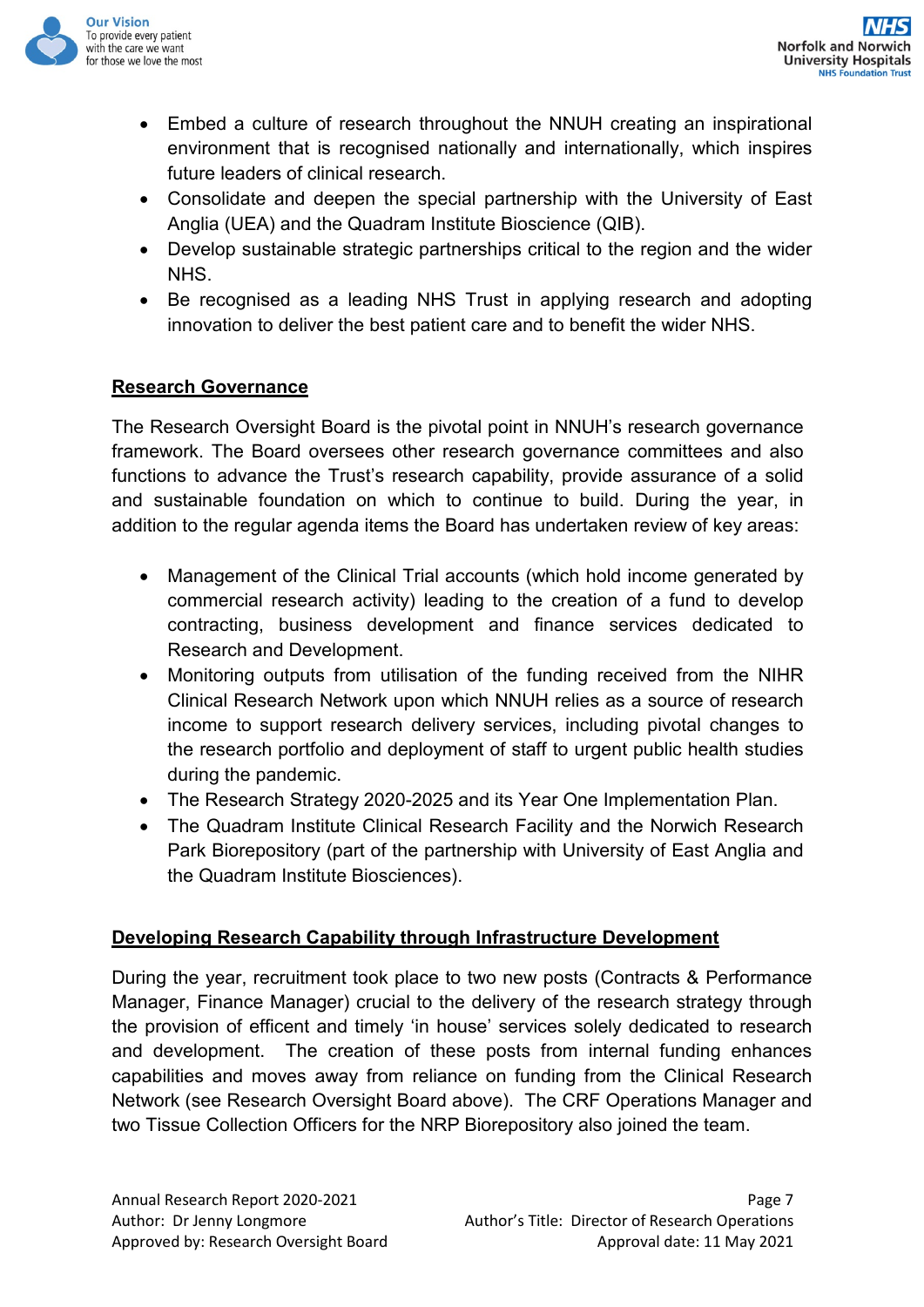

# <span id="page-7-0"></span>**Goal 1 Embed a culture of research throughout NNUH creating an inspirational environment that is recognised nationally and internationally, which inspires future leaders of clinical research**

## **Enhancing Research Capability**

NIHR research capability funding (RCF) is allocated to NHS organisations that undertake NIHR research, to support new research (through strengthening future grant applications), providing bridge funding for NIHR faculty members falling between grants and help maintain research capacity and capability<sup>[2](#page-7-1)</sup>. The amount allocated per year to NNUH is determined by NIHR income in the previous year. The below graph shows NNUH's RCF funding allocation has reduced dramatically since 2014/15 as CRN and NIHR grant-related income has fallen against a general reduction in NIHR RCF nationally. The 2020-21 NIHR RCF allocation was £101,345, resulting in only two RCF awards being awarded, focused at progressing Goal 1, to nurture home grown research and talent.

#### **RCF Recipients 2020/21 (These projects are in progress)**

- Helena Daniell (Physiotherapy): Development of a computerised musculoskeletal tailored intervention guide (MTIG) to support physiotherapists work with their patients to improve pain and function related health outcomes.
- Eliza Tassone (Nutrition and Dietetics): Reducing the incidence of falls and fractures in stroke survivors.



<span id="page-7-1"></span> $2$  Each year researchers apply to the R&D department for RCF. Proposals are competitively reviewed by a panel and scored against criteria which include alignment with the Research Strategy 2020-2025. Successful applicants are expected to submit a progress report and use RCF funding to support research of no longer than one year duration that will lead to a successful NIHR grant application.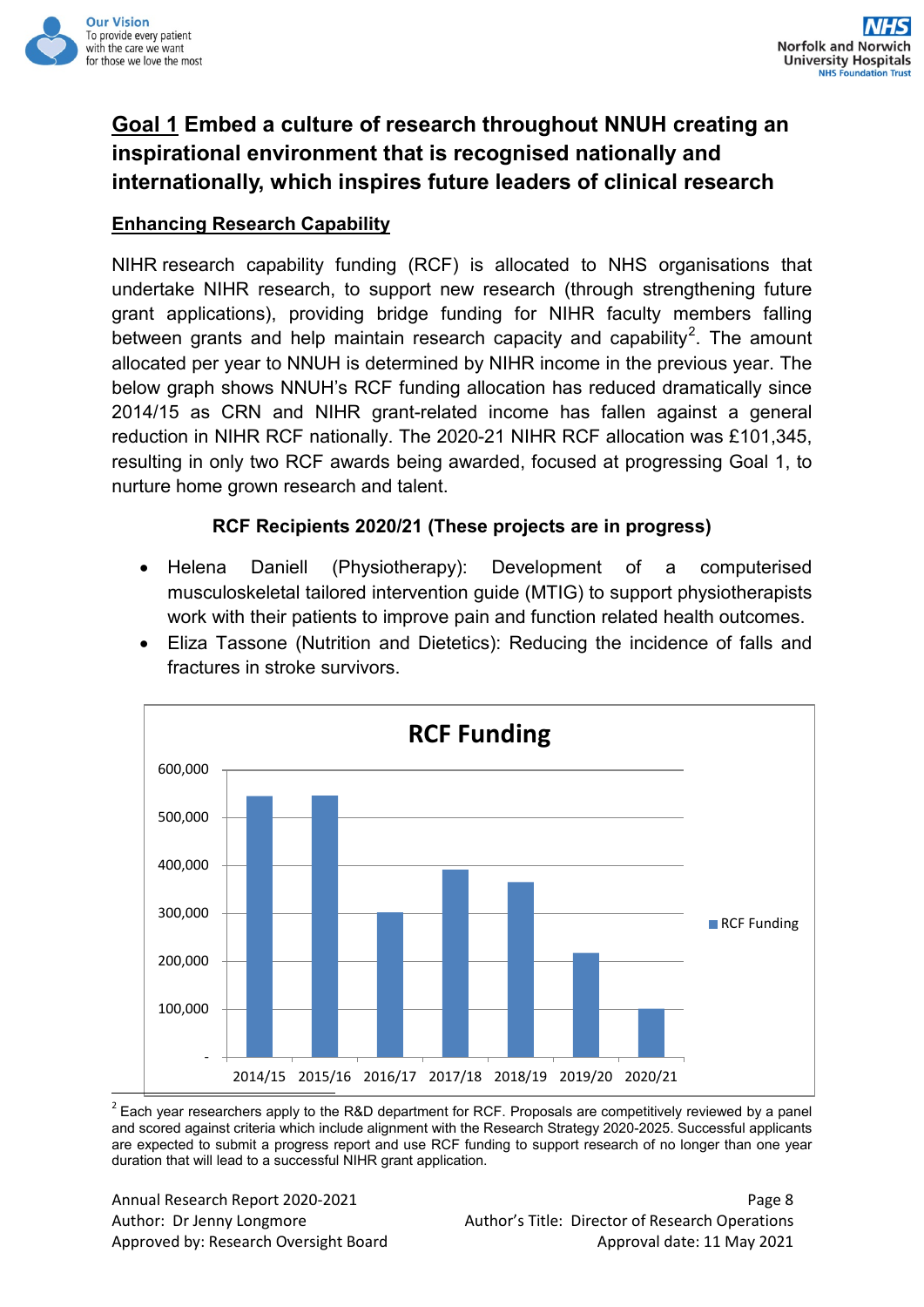

# **Grant income**

NNUH was successful in securing research grants from:

AbbVieAction Arthritis

Alzheimer's Society

Big C

Breast Cancer Now

British Heart Foundation

Earle and Stuart Charitable Trust

Gwen Fisher Trust

Innovate UK

Intuitive Foundation

Medtronic

Ménière's Society

National Institute of Health Research

Prostate Cancer Movember

Wellcome Trust

# **Professional Development**

Developing future leaders of research is a key part of the Research Strategy. Undertaking a post graduate research degree is important for individuals with career aspirations in clinical academic research and also important for patients. $^3\,$  $^3\,$  $^3\,$  Mentors for these post-graduate students are drawn from experienced NNUH and UEA staff.

The Research Leads reports list individuals who have either commenced or completed an MSc, MD, PhD during 2020/21 (summarised in the table below) and includes research activity across many professions and specialties $^4$  $^4$ .

| New | Jn-aoina | Awarded |
|-----|----------|---------|
|     |          |         |

<span id="page-8-0"></span> $3$  Clinical academics work as the interface between research and clinical practice and are ideally positioned to ensure the delivery of evidence-based practice and highest quality care to our patients. Also, knowledge of the challenges facing patients helps inform research.<br> $4$  A comprehensive list is not possible during the pandemic year as not all research leads were able to return their

<span id="page-8-1"></span>annual report.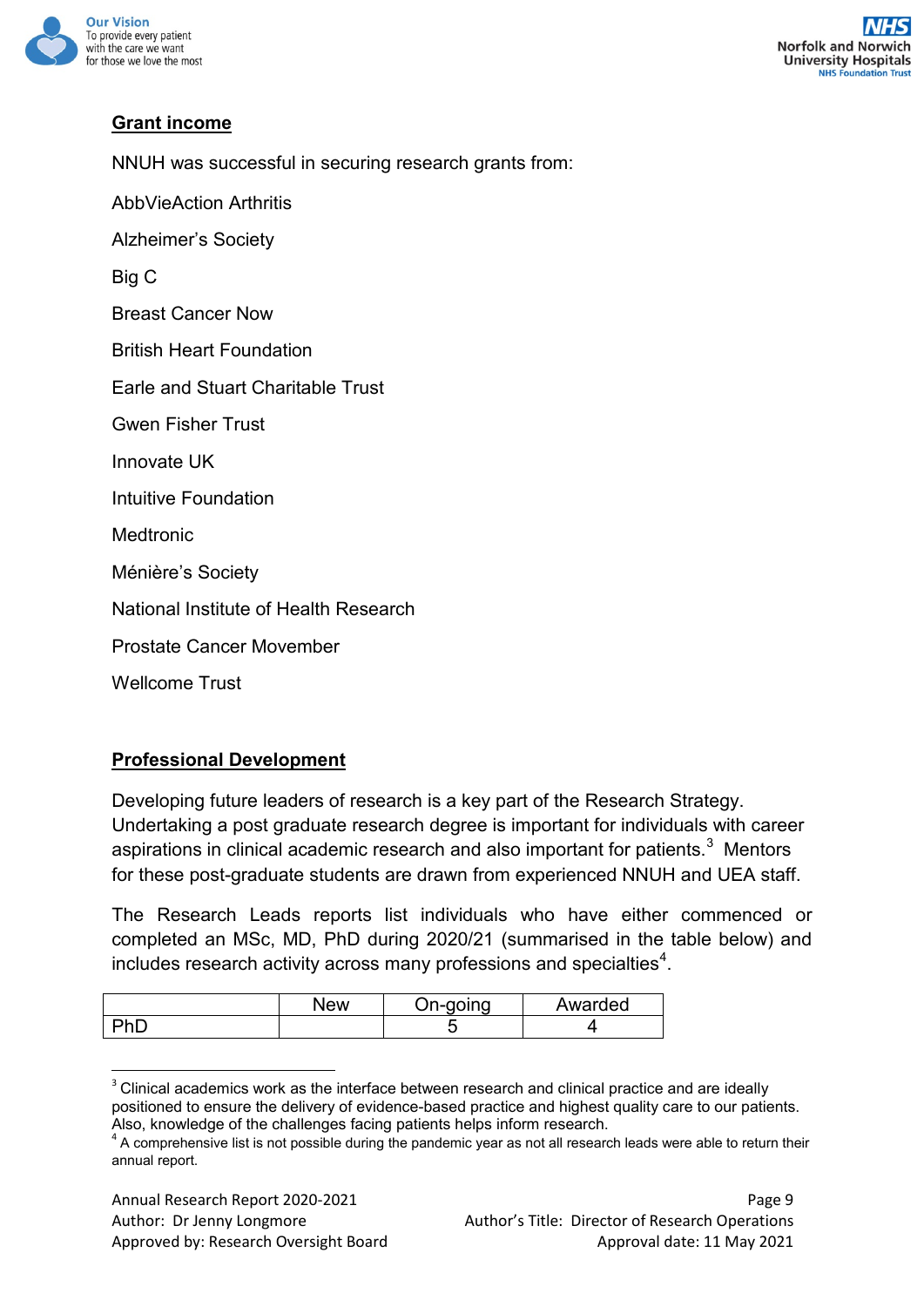

| MSc / MD (Res) |  |  |
|----------------|--|--|
|                |  |  |

# <span id="page-9-0"></span>**Goal 2 Consolidate and deepen the special partnership with the University of East Anglia and Quadram Institute Bioscience**

During 2020/2021 NNUH opened 53 new research projects for recruitment of patients. Some of these research projects are 'hosted' on behalf of other organisations. For some studies and clinical trials NNUH acts as sponsor (meaning it takes responsibility and liability for running the research study) for 36 studies led by NNUH investigators, 2 studies lead by QIB investigators and 15 studies led by UEA investigators. During the pandemic we worked with the Norwich Clinical Trials Unit, Quadram Institute Biosciences and study sites to provide guidance to Chief Investigators and, as sponsor, to meet the research governance requirements.

#### **Norwich Clinical Trials Unit**

The Norwich Clinical Trials Unit (NCTU) is part of the UEA and was established in 2013 to provide an effective platform for the conduct of high quality clinical trials. NNUH works with NCTU to develop funding applications and on trial design, management, quality assurance, analysis and reporting.

NCTU is fully registered with the UK Clinical Research Collaboration (UKCRC). The relationship brings expertise in core research competencies such as medical statistics, health economics, data management, trial project management and delivery, quality control systems across a wide range of drug, device and complex intervention trials.

The close working relationship between NNUH and UEA is underpinned by the Joint Research Governance Committee, joint Standard Operating Procedures (SOPs) applicable to all health care research. Senior NNUH research staff are members of the NCTU Executive Committee and NCTU management staff are members of NNUH's Research Oversight Board.

At the time of this report a further 2 large NNUH sponsored RCTs, supported by NCTU, have received confirmation of funding and are due to start in 2021/2022. The additional grant award associated with these additional projects is in excess of £1.8m.

#### **Quadram Institute**

The Quadram Institute (QI) is a unique partnership between the Quadram Institute Bioscience, the UEA and NNUH. It is supported by a large grant from the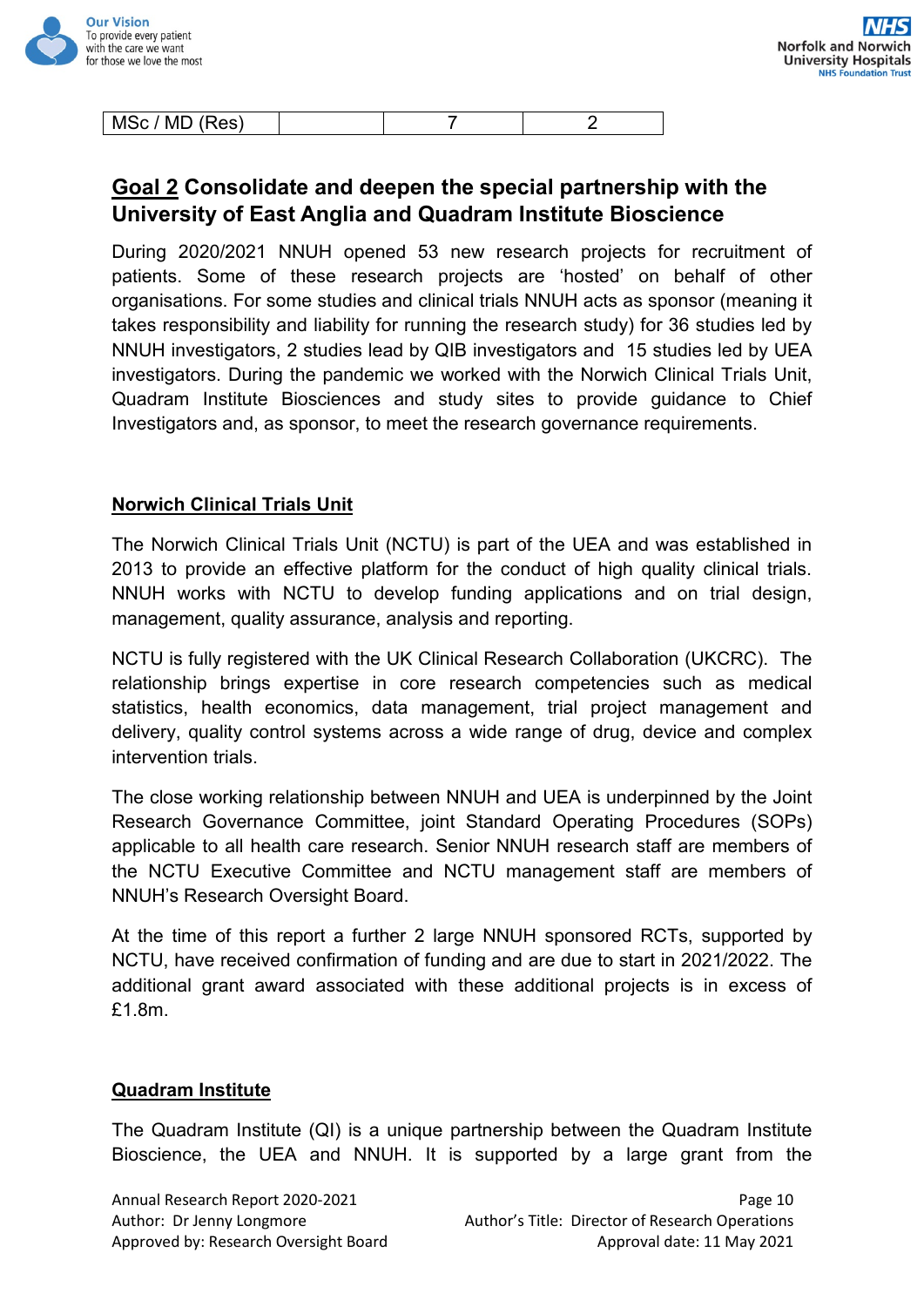

Biotechnology and Biological Sciences Research Council (BBSRC) which provides core funding for two key infrastructure resources of national importance i.e. Quadram Institute Clinical Research Facility (CRF) and the Norwich Research Park (NRP) Biorepository located in the Bob Champion Research and Education Building.

# **The Clinical Research Facility (CRF)**

NNUH has responsibility and oversight of the CRF which provides a mixture of outpatient clinical and laboratory space as well as a food-preparation area for dietrelated studies. It is one of 35 CRFs nationally and is an important part of research infrastructure as it provides a dedicated space specifically for research that does need to be carried out within the main hospital footprint.

The CRF has been utilised to host a number of research projects including collaborative projects between the UEA, QIB and NNUH. There are dedicated research clinics now running in the CRF offering care to patients enrolled in clinical trials across many specialities including: Haematology, Diabetes, Rheumatology and Cardiology.

In October 2020 the CRF marked its 2 year anniversary with its first promotional video highlighting research conducted at the CRF. During the pandemic the CRF maintained a COVID-secure work environment.

As NNUH restarts research activity post-COVID, work continues to identify research projects suitable to be carried out in the CRF.

# **Norwich Research Park Biorepository**

The NRP Biorepository has been through a huge period of change with Professor Louise Jones being appointed as NRP Biorepository Director following the retirement of Mark Wilkinson. This year has seen significant investment from the BBSRC grant with a new robotic freezer (The Arktic) and the Achiever sample database going live in March 2020. Work continues to develop an external facing information website which includes some short films explaining the benefits of using human tissue in research, how tissue is collected and used. With funding from Breast Cancer Now which enabled the appointment of a new tissue collection officer, NNUH has become a collection site that contributes to the national Breast Cancer Now tissue bank. Senior research managers represent NNUH on the NRP Biorepository Strategy Board.

Recent developments in the NRP Biorepository include establishment of a new Biorepository Tissue Access Committee to oversee all research projects using the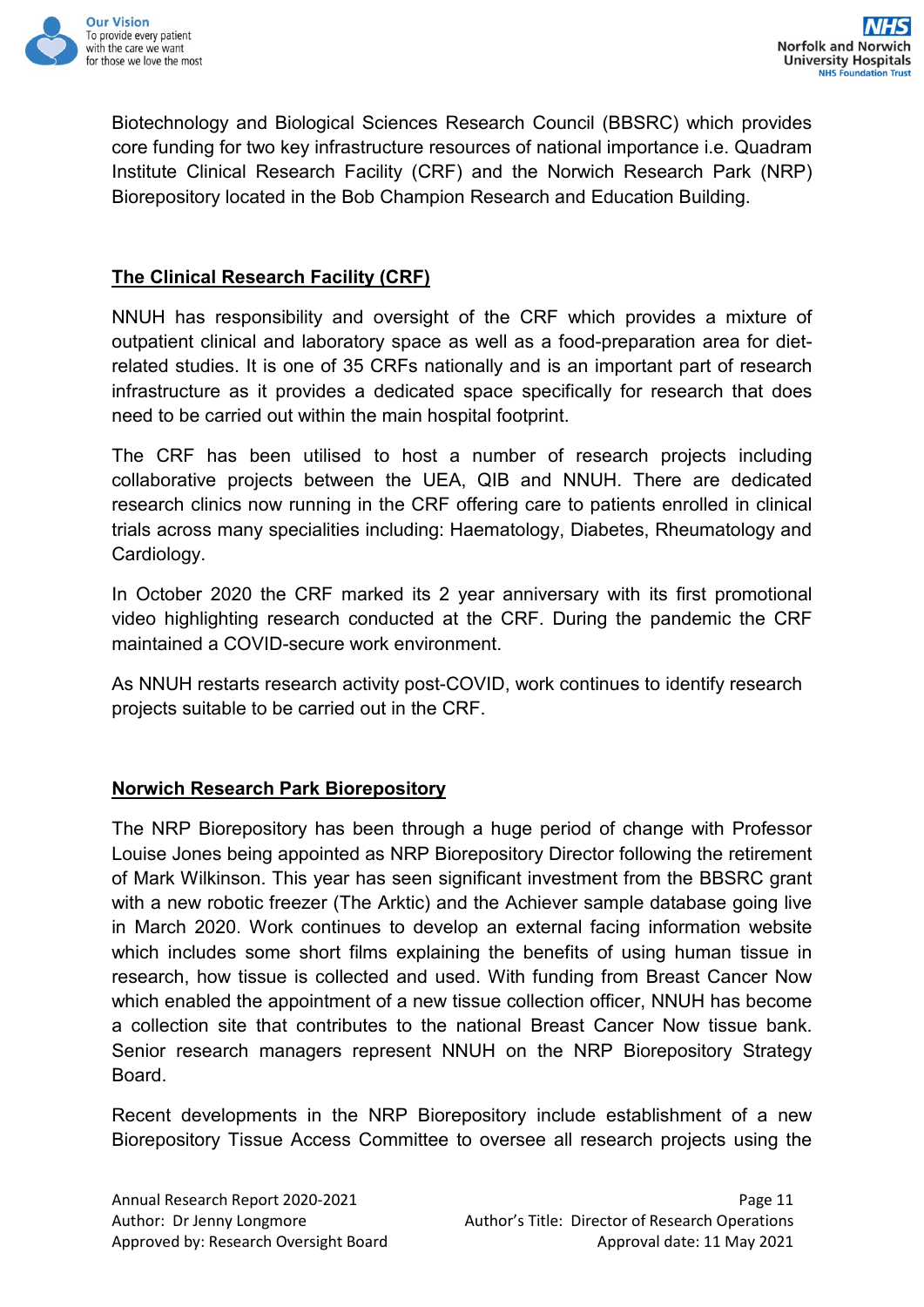

NRP Biorepository ethical consent, including tissue/data request and first phase implementation of Cogstack data retrieval software.

# <span id="page-11-0"></span>**Goal 3 Develop sustainable strategic partnerships critical to the region and wider NHS**

#### **Norwich Research Park**

We have continued to build relationships with partners across the Norwich Research Park. NNUH is represented at the NRP Science Development Group. With the appointment of senior research managers committed to being involved in committees of this type, we are moving NNUH from being a passive partner to one that is beginning to influence the academic objectives and collaborative opportunities towards delivering healthcare benefits including development of new programme initiatives such as infection research.

#### **National Institute for Health Research (NIHR): Clinical Research Network (CRN)**

NNUH hosts the core CRN Eastern team (covering Cambridgeshire, Norfolk, Suffolk and parts of Bedfordshire, Essex and Hertfordshire). CRN Eastern are responsible for allocating approximtely a £20m annual budget across these partner organisations, funding which is intended to support delivery of studies adopted onto the CRN portfolio. The total funding received by NNUH from CRN for the 2020/21 financial year was £2,072,880. The annual NNUH funding allocation and performance (using participant recruitment as the key indicator) for the past three years is summarised below: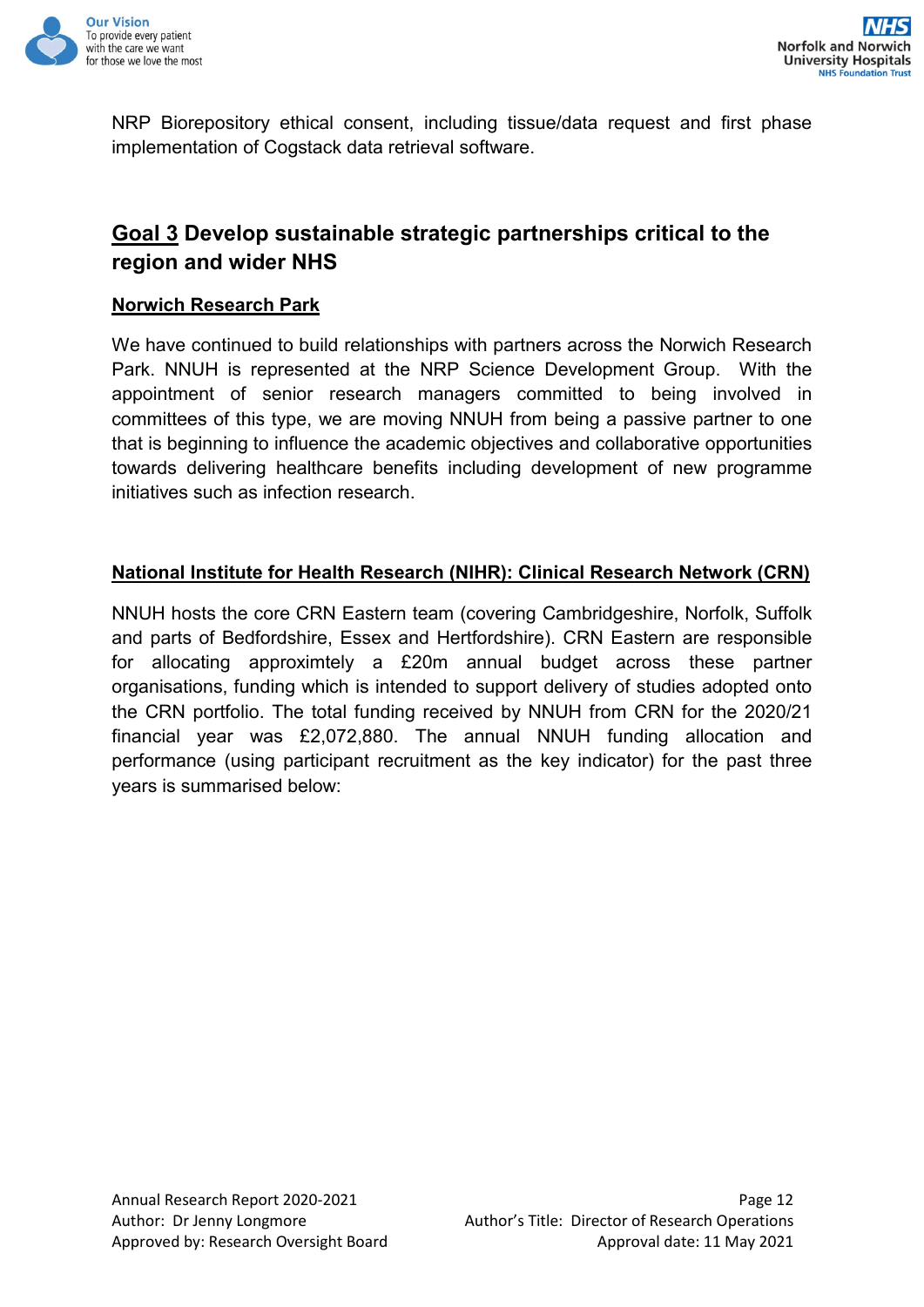



2020 was the Year of Coronavirus. The CRN allocation to NNUH funds the majority of research delivery staff at the hospital and we followed NIHR's national guidance for stopping 'usual' research and priorisation of urgent public research during the pandemic. Many other research studies were paused or set up delayed due to staff being redeployed to assist on the pandemic clinical front line, suspension of many clinical services were suspended and patient and staff safety concerns.

Overall, research active Trusts in the Eastern region last year recruited 1 in 40 of the population into research with NNUH amongst the leading Trusts.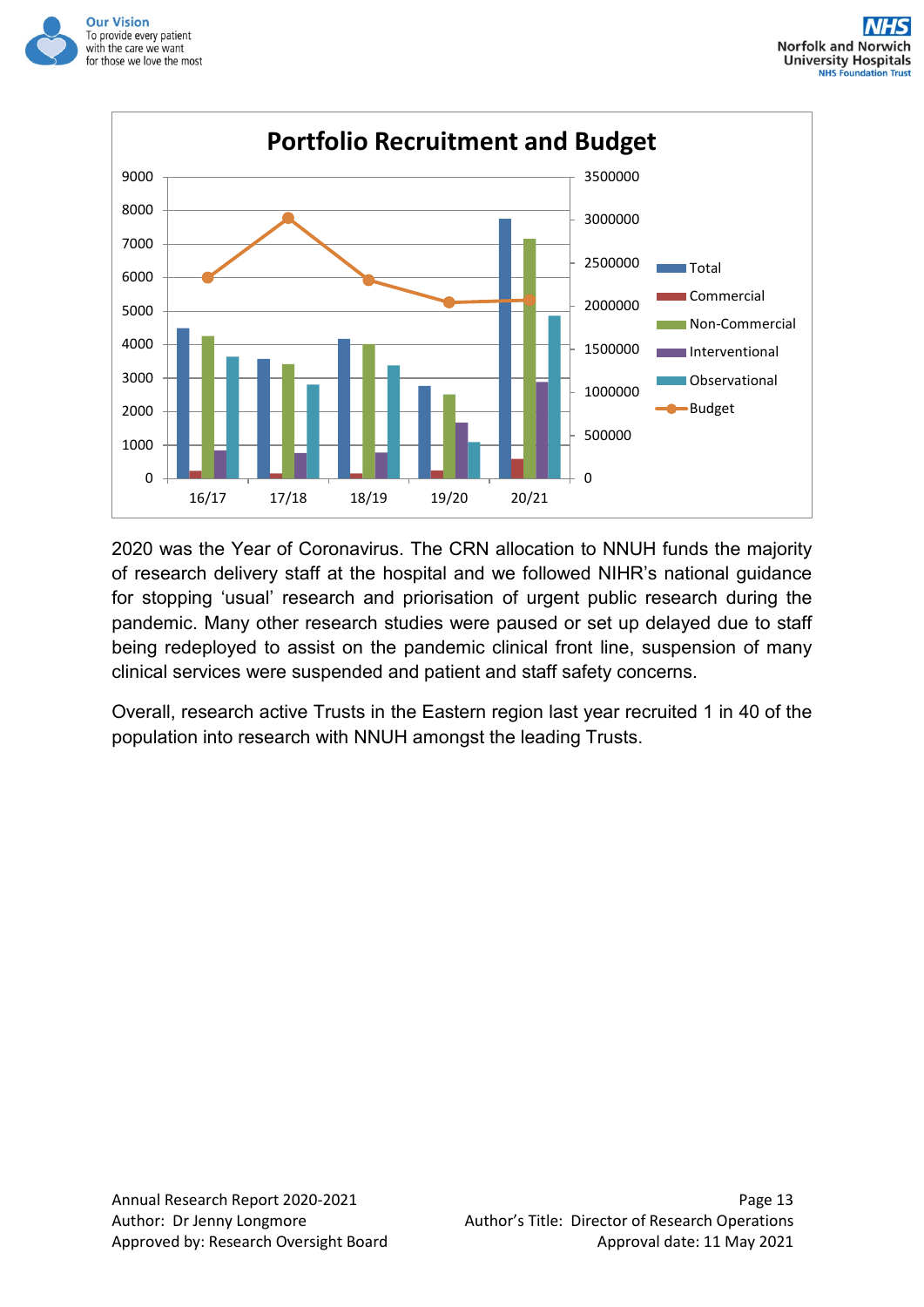



# **Performance in Initiating and Delivering Clinical Research**

Recruitment onto CRN portfolio studies in 2020/21 was the highest recorded (see above). In response to the pandemic, NNUH delivered a high level performance on the **Novavax vaccine study** (2019nCoV-302) which was set up at unprecedented pace and scale and also on the **RECOVERY** and Randomised Embedded Multifactorial, Adaptive Platform Trial for Community-Acquired Pneumonia (**REMAP-CAP)** Covid-19 clinical trials platforms. We also contributed to Covid surveillance through the **SARS-CoV-2 Immunity** & **REinfection EvaluatioN (SIREN**) study and together with Norfolk Community Health and Care NHS Trust was the only area in the East of England to contribute to the convalescent phase of International Severe Acute Respiratory and emerging Infection Consortium Clinical (**ISARIC**).

In the midst of lockdown, a global first was achieved for recruitment into a Phase 1 neonatal neuroprotective study with cannabinoids.

As part of the drive to achieve sustained improvement and performance in initiating and delivering clinical research at NNUH, a new committee was set up to review performance against 70-day target (a benchmark of 70 days or less from the time NNUH receives a valid research application to the time when the first patient is recruited to that study). The committee will oversee and monitor studies to improve processes and reduce delays in study set-up. The committee will also receive and review regular recruitment updates, which will help identify and remedy clinical trials at risk of failing to meet their initiation and recruitment targets within the study benchmarks. The committee will provide regular progress reports to Research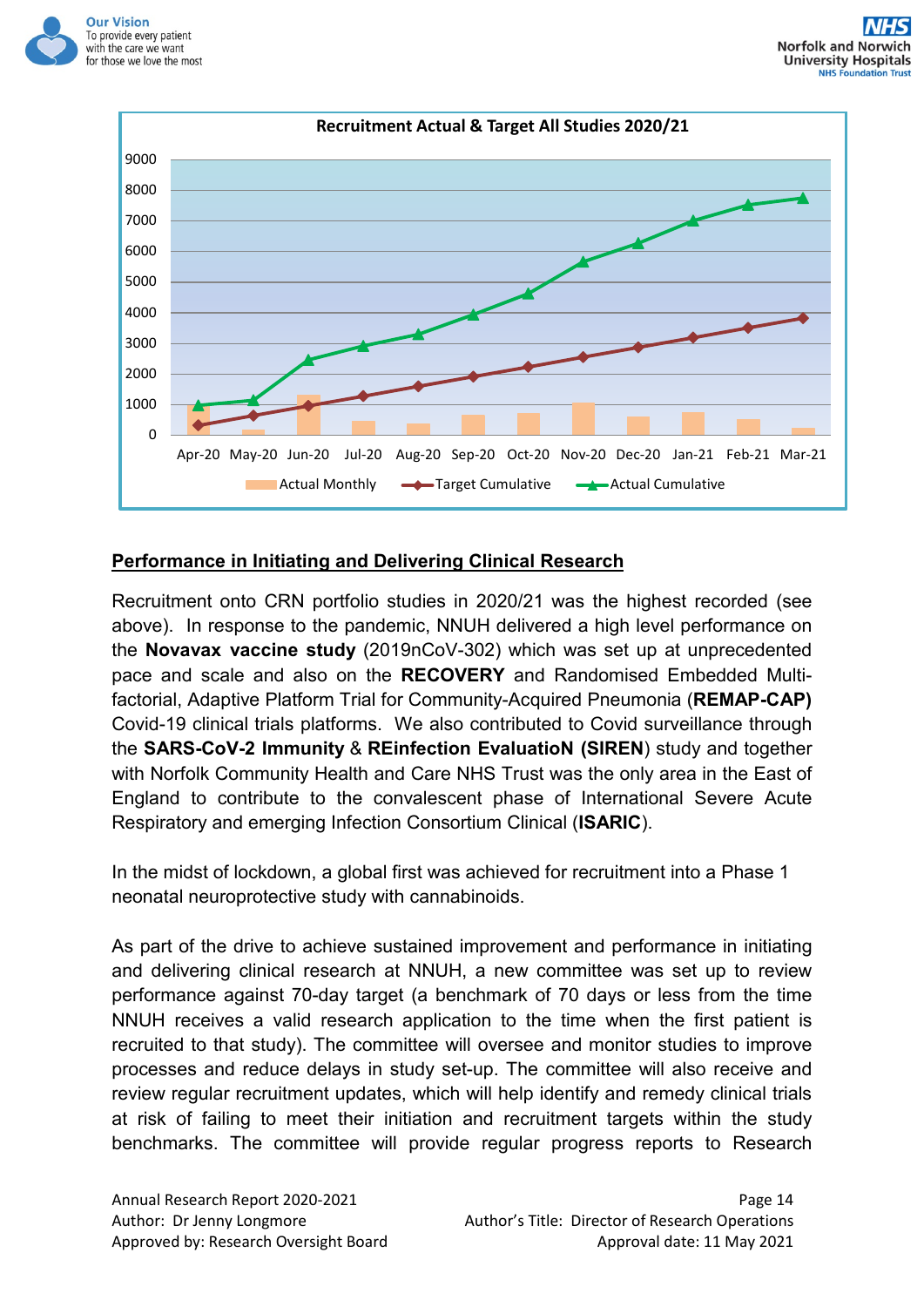

Leads. This is an important step towards strengthening our commercial trials portfolio.

#### **Commercial Research Highlight**

#### **Novavax vaccine trial (NVX-CoV2373)**

Although studies in other therapeutic areas were unavoidably constrained, the NNUH research teams successfully delivered the COVID-19 vaccine trial 'Novavax' $^5\!$  $^5\!$  $^5\!$ .

The Novavax trial was the largest double blind, placebo-controlled COVID-19 vaccine trial to be undertaken in the UK so far (15,000 participants across the UK). More than 500 participants took part in the trial at the NNUH's Clinical Research Facility at the Quadram Institute. This was a milestone for NNUH due to recruitment size (500 participants target), speed of execution (30 days) and research team capacity required (approx. 60 staff involved) and for the CRF which was used to capacity for the first time.

The outcome trial showed the vaccine had an efficacy of 89.3% in preventing Corona virus infections, in its Phase 3 clinical trial conducted in the UK the data are being considered by the Medicines Healthcare products Regulatory Agency.

The Novavax trial at NNUH was well covered in the in the local press.

<span id="page-14-0"></span><sup>&</sup>lt;sup>5</sup> Full title: A Phase 3, Randomised, Observer-Blinded, Placebo-Controlled Trial to Evaluate the Efficacy and Safety of a SARS-CoV-2 Recombinant Spike Protein Nanoparticle Vaccine (SARS-CoV-2 rS) with Matrix-M1™ Adjuvant in Adult Participants 18-84 Years of Age in the United Kingdom.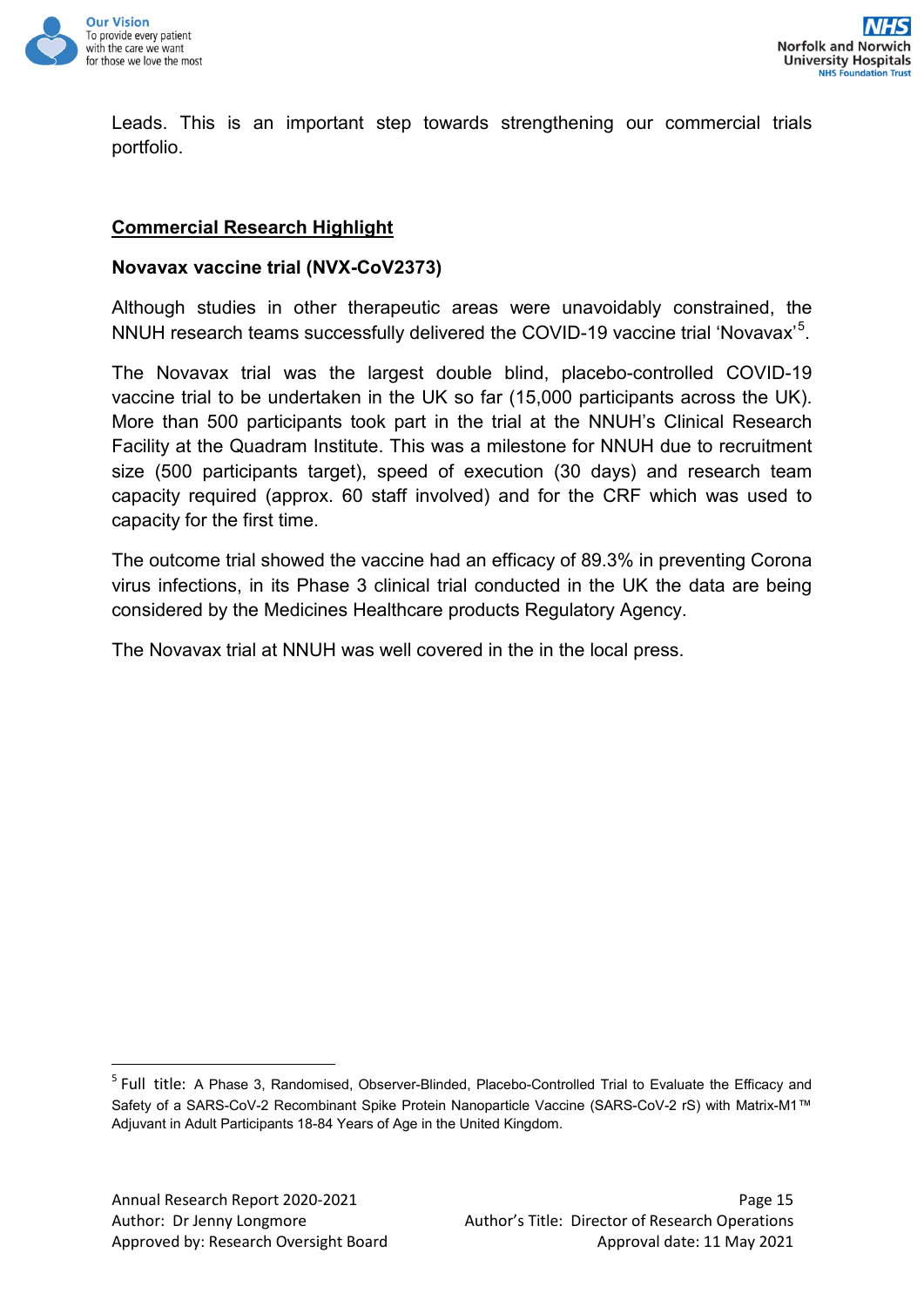



The Research team at NNUH's Clinical Research Facility which delivered the Novavax Vaccine Trial

# <span id="page-15-0"></span>**Goal 4 Be recognised as a leading NHS Trust in applying research and adopting innovation to deliver the best patient care and to benefit the wider NHS**

#### **Generating and disseminating new research knowledge**

# **Publications**

Research should be carried out to the standard needed for the findings to be published in peer reviewed medical journals which have international readership and influence. Publication is the way that new research findings contribute to the body of knowledge. In 2020, 276 such papers were published by NNUH researchers reflecting the quality of our research. The publications cover a wide range of specialities including oncology, gastroenterology, neonatal medicine, cardiovascular disease, radiology, diabetes and stroke. They represent collaborative projects with UEA colleagues and also national and international partnerships. Of the 276 publications, 19 were published in the world's highest impact and most widely read medical journals including The Lancet, Nature, The British Medical Journal, New England Journal of Medicine and Journal of the American Medical Association.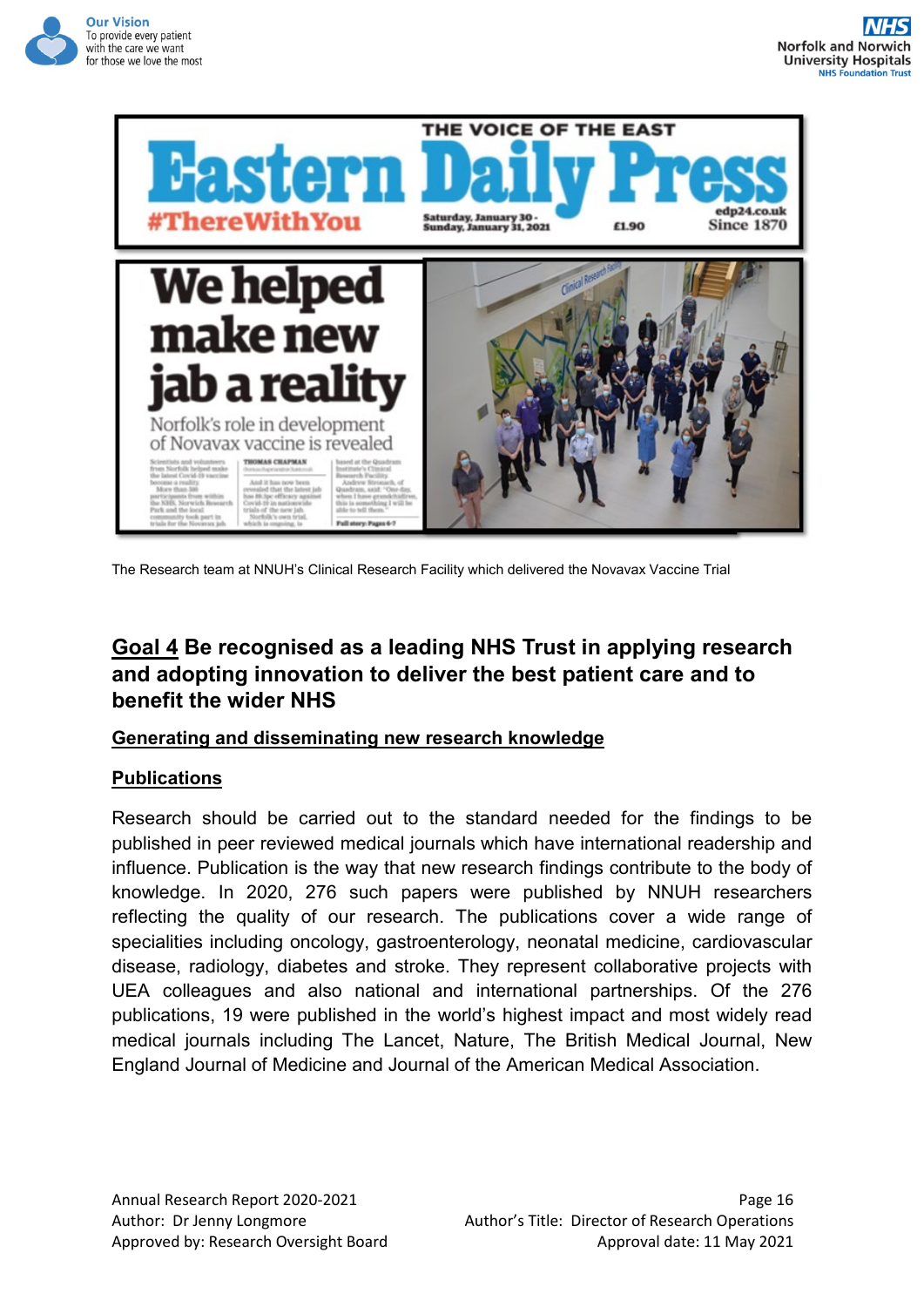

# **Contributing expertise to professional bodies and the public**

In addition to adding to the body of new knowledge through written peer review papers, NNUH researchers have been invited to make presentations as expert speakers and to chair specialist sessions at regional, national and international conferences of professional and learning bodies.

They have also contributed as:

- *-* Grant reviewers for funding bodies including charitable organisations, NIHR and the office of the Chief Medical Officer
- *-* Editors for peer reviewed journals
- *-* Advisors, clinical experts and positions of responsibility to charities, National Institute of Clinical Excellence (NICE), NIHR-led national specialiaty groups and networks, the World Health Organsiation, academic institutions, Trial Management Groups and some commercial organisations
- *-* Website development for teaching and as a clinical tool
- *-* Guests on TV and radio (local and national)

#### **Supporting innovation and protecting new technologies**

For inventions, new technologies which are considered of high value are often protected through intellectual property rights. An example is the CAVA® project which is a multi-disciplinary collaboration between a surgeon at the NNUH, Mr John Phillips, and two researchers at UEA, Dr Jacob Newman and Prof. Stephen Cox. The goal of the project is to detect and diagnose dizziness automatically, and over the past two and a half years, the CAVA project team has designed, developed and produced a complete medical system for dizziness detection and diagnosis, consisting of a wearable medical device and associated computer algorithms. The system has been evaluated in a healthy volunteer trial, and the results obtained have allowed the researchers to apply a CE-mark to the device, a vital step towards its commercialisation and eventual adoption by the NHS.

#### **Impact of Research at NNUH**

It is important to evaluate the impact of research. NNUH is a teaching hospital and research excellence benefits our patients by changing clinical practice and improving patient experience. Our researchers are motivated by their research making a real difference to patients and wider public. Research at NNUH is mostly supported by public funds with the aim to maintain and improve the achievements in the health sector both in undertaking ground-breaking research of the highest quality and